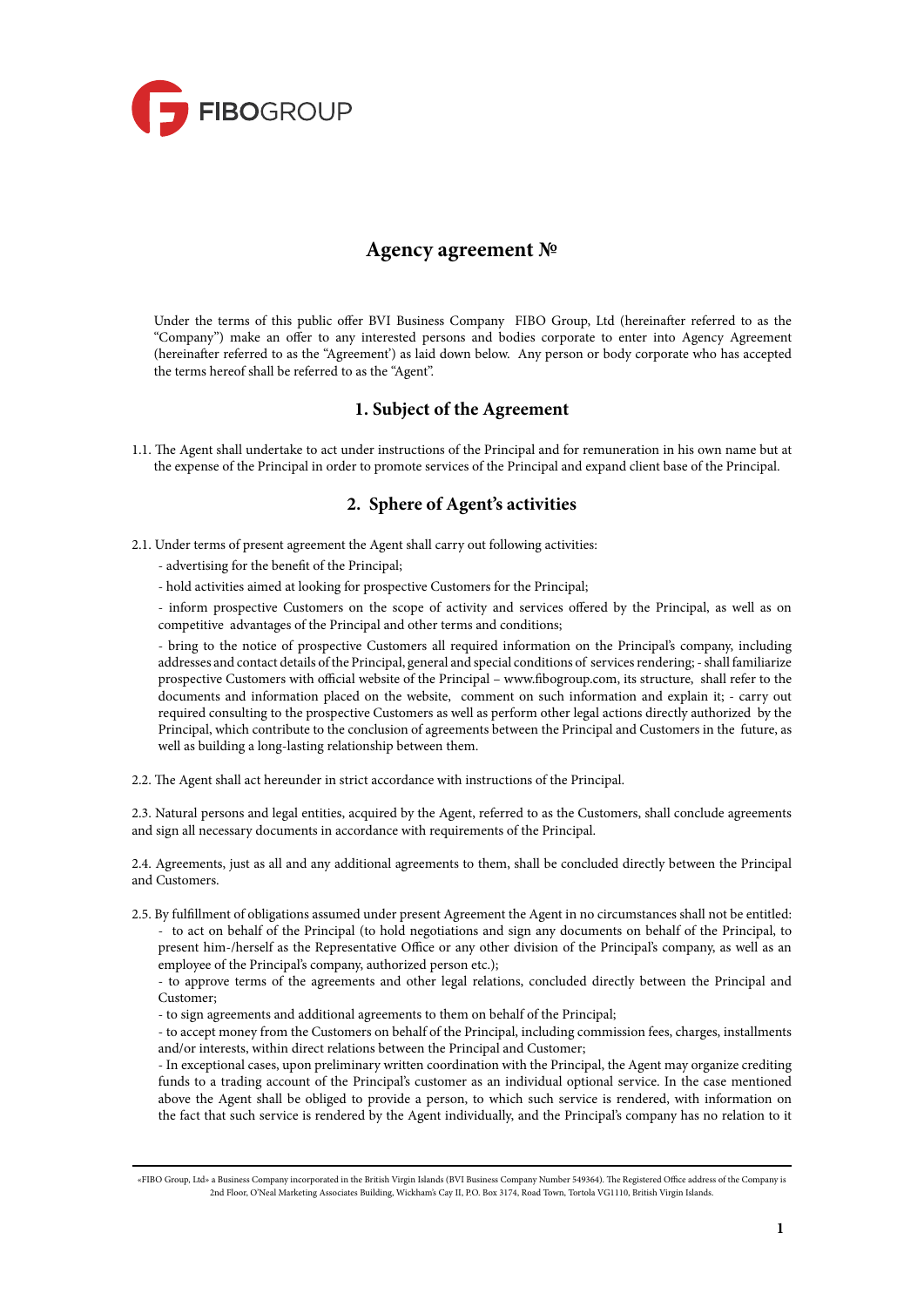whatsoever, as well as that the Agent shall be fully responsible to the customer for the services rendered, and no fees (commission fees etc.) for rendering such service shall be collected by the Principal.

- to conclude Subagent agreements without the Principal's permission (if the Principal shall give the Agent its permission to conclude the Subagent agreement, the Agent shall be responsible to the Principle for actions of the Subagent);

- to register and/or use domain names with abbreviation "fibo" installed therein, e.g.: fibogroup, fiboforex, fiboforex etc.;

- to register organization and/or use names of the Principal's company with regard to the name of the already existing company in any transliteration, both in full and in part;

- to depart from the Principal's instructions.

2.6. If it is necessary for the Agent to use advertising and/or promotional materials within fulfillment of obligations under present Agreement, the Agent shall agree with the Principal any and all promotional materials, including Agent's business cards.

2.7. The Principal may, on his discretion, oblige the Agent to contact the Customer for some additional information, in case the Principal finds it necessary for conclusion of the Agreement. Such information may be delivered by any of the following methods, preliminary agreed between the parties, including, but not limited to: photocopies sent by post, fax transmission, scanned copies being sent to the Principal's e-mail address or by any other method agreed with the Principal. The Customer's information shall include all the statutory data, including the Customer's passport details, bank details, current residential address, telephone numbers and other contact details of the Customer, as well as the specimen of Customer's signature and any other relevant information if the Principal finds it necessary. The Agent is fully responsible for the validity and compliance of the information being collected from the Customer on the Principal's request.

2.8. The Agent shall stand del credere in the volume of the agency commission, payable to him under transaction (transactions) between the Principal and customer, who fails to fulfill obligations. Additional compensation to the Agent for the del credere shall not be stipulated in the terms and conditions of the present Agreement.

2.9. The Agent shall not be entitled to any use of personal data of Principal's Customers (prospective Customers). The parties understand, that in case of termination of the present Agreement, the Principal shall continue to cooperate with Customers, acquired by the Agent, under priority terms and conditions.

#### **3. Rights and obligations of the Principal**

3.1. Rights of the Principal

3.1.1. The Principal shall be entitled to exercise control over the Agent's activities as to the fulfillment of his agency functions and authorities stipulated in the present Agreement.

3.1.2. The Principal shall be entitled to give binding instructions to the Agent, related to the conditions of fulfillment of obligations being the subject of the present Agreement.

3.1.3. According to the terms and conditions of the present Agreement, the Principal shall be entitled to request and obtain the Agent's detailed report on fulfillment of the Agent's obligations assigned to him for the fulfillment of the present Agreement.

3.1.4. The Principal shall be entitled to conclude agency agreements with any other persons without any limitations, at the Principal's discretion and on the Principal's terms.

3.1.5. The Principal shall be entitled to carry out activities similar to the Agent's Activities hereunder in any place and within any territory individually and without any limitations.

3.1.6. The Principal shall be entitled to expect that the Agent will conscientiously fulfill all terms of the present Agreement upon the most favorable for the Principal terms and in due time.

3.1.7. The Principal shall be entitled to dispose at the Principal's discretion and on the Principal's own account of all and any information obtained by the Agent during the execution of the present Agreement.

3.1.8. The Principal shall be entitled to obtain an accurate and detailed report from the Agent within the time limits prescribed by the present Agreement.

<sup>«</sup>FIBO Group, Ltd» a Business Company incorporated in the British Virgin Islands (BVI Business Company Number 549364). The Registered Office address of the Company is 2nd Floor, O'Neal Marketing Associates Building, Wickham's Cay II, P.O. Box 3174, Road Town, Tortola VG1110, British Virgin Islands.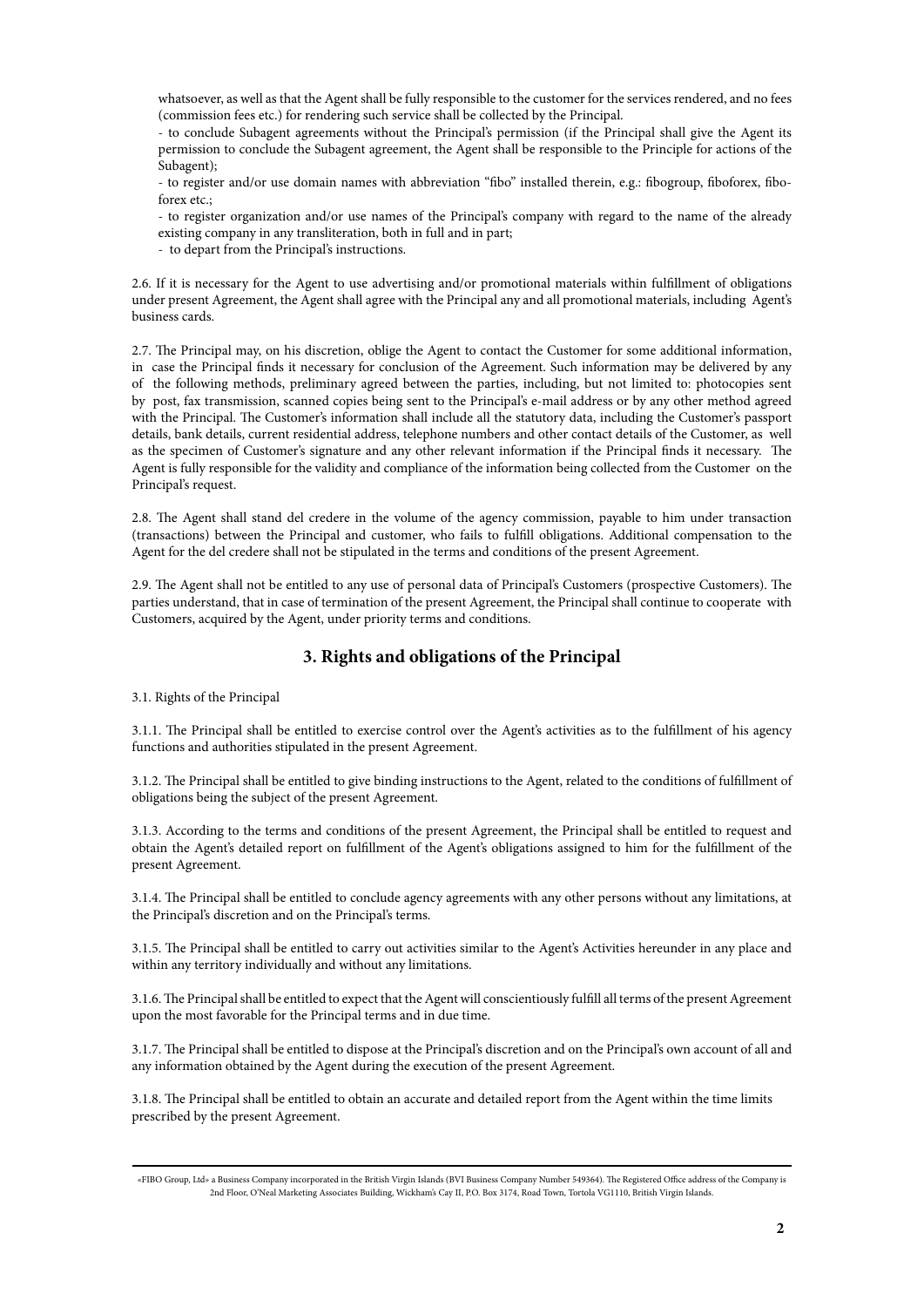3.1.9. The Principal shall be entitled to render informational support and other assistance to the Agent during the execution of the present Agreement, which includes representation of the Agent on the official website of the Principal and in other accessible information sources.

3.1.10. The Principal shall be entitled to establish Customer relationships in an appropriate for the Principal way, which includes refusal to open an account, to accept orders, closure of account within the scope of the agreement concluded with the Customer, as well as to change any terms and conditions of the present Agreement informing the Agent with due advance.

3.1.11. If the Agent's actions contravene the interests of the Principal and could impair business image and reputation of the Principal, or if reasonable doubts regarding the Agent's good faith could arise, the Principal shall be entitled to unilaterally repudiate the present agreement without any payments and compensations to the Agent.

3.1.12. If there is any error in the calculation of the Agent's Commission Fee discovered by the Principal, the Principal can recalculate the sum of the Agent's Commission Fee.

3.1.13. The Principal shall have other rights provided for by the provisions of the present Agreement and effective legislation.

3.2. Obligations of the Principal

3.2.1. The Principal shall be obliged, in a convenient for the Principal way, to inform the Agent about binding instructions regarding conditions of fulfillment of obligations being the subject of the present Agreement.

3.2.2. The Principal shall be obliged to pay the Agent's commission payable in accordance with the terms and conditions of the present Agreement, with the exception of the cases stipulated in the paragraph 3.1.11 hereof.

3.2.3. The Principal shall be obliged to accept all the documents provided by the Agent and everything fulfilled by the Agent on the terms and pursuant to the conditions set out in the present Agreement.

3.2.4. The Principal shall be obliged to incur other obligations in accordance with the terms of the present Agreement and effective legislation.

## **4. Rights and obligations of the Agent**

4.1. Rights of the Agent

4.1.1. The Agent shall be entitled to obtain commission from the Principal in accordance with the terms of the present Agreement.

4.1.2. The Agent shall be entitled to obtain compensation of the Agent's expenses agreed in writing by the Parties and related to the fulfillment of obligations under the present Agreement, in accordance with the terms and conditions of the present Agreement and any additional agreements hereto.

4.1.3. The Agent shall be entitled to obtain from the Principal necessary instructions and consultancy on the subject of fulfillment of the Agent's obligations hereunder.

4.1.4. The Agent shall have other rights provided for by the provisions of the present Agreement and effective legislation.

4.2. Obligations of the Agent

4.2.1. The Agent shall be obliged to carry out advertising activities aimed at looking for prospecting customers of the Principal, to inform prospective customers about services rendered by the Principal, to perform necessary consulting (as of when filling out necessary documents etc.), to familiarize them with the Principal's official website [www](www.). fibogroup. com, and perform other legal actions approved by the Principal contributing to the further conclusion of agreements between the Principal and the Customer (Customers).

Without prejudice to any prevision contained herein, the Agent is strictly forbidden to advertise direct URL of the Agent's websites [\(ht](http://www.fibogroup.com,)tp://www.fibogroup.com, [www.fibo.ru, et](www.fibo.ru,)c.) by means of a referral link such as [www.fibogroup](www.fibogroup.). com/?ref=IB\_Name or in contextual advertising systems such as Yandex.Direkt, Begun, Google Adwords, manner networks, or internet catalogues, etc. The Agent is also strictly forbidden to use forced redirects to send visitors to any

<sup>«</sup>FIBO Group, Ltd» a Business Company incorporated in the British Virgin Islands (BVI Business Company Number 549364). The Registered Office address of the Company is 2nd Floor, O'Neal Marketing Associates Building, Wickham's Cay II, P.O. Box 3174, Road Town, Tortola VG1110, British Virgin Islands.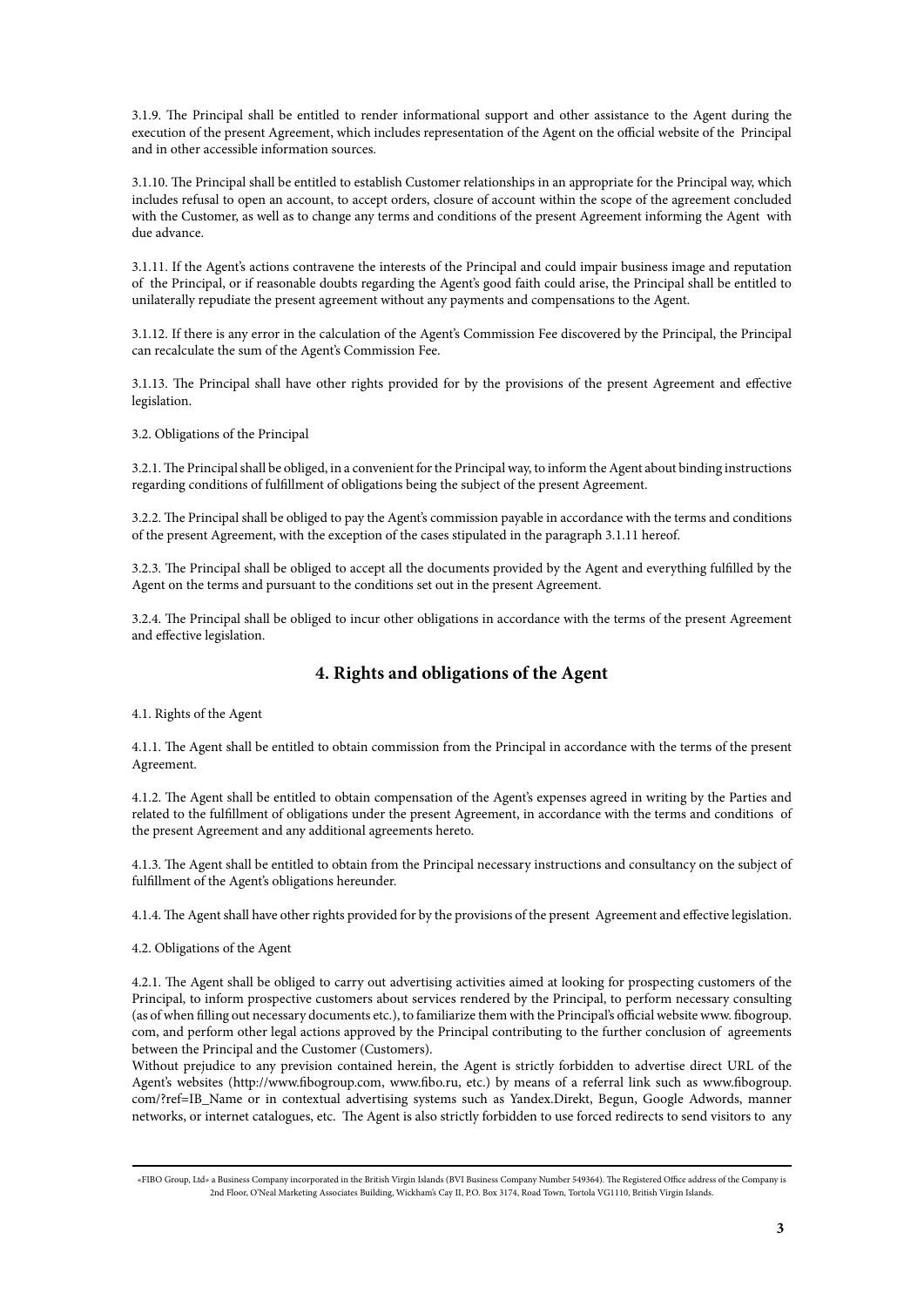of the Agent's official websites, whether present or future.

4.2.2. The Agent shall be obliged to carry out his activities hereunder in strict accordance with the present Agreement and instructions of the Principal.

4.2.3. The Agent shall be obliged at the Principal's request to provide the Principal with detailed reports in writing on the Agent's activities under terms of the present Agreement and in accordance with conditions of the present Agreement.

4.2.4. The Agent shall be obliged not to carry out activities, which could result in creation of any obligations of the Principal to the third parties, who are not customers of the Principal.

4.2.5. The Agent shall be obliged, if necessary, to accept executed documents from the Customer (Customers), to verify whether they have been filled out accurately, whether the Customer-related information specified in such documents, including signature, corresponds to originals of the Customer's documents.

4.2.6. The Agent shall be obliged to agree with the Principal all advertising and other materials, ordered and used by the Agent within the activities carried out hereunder, and which may contain name, logos of the Principal or references to the Principal's company, which includes business cards of the Agent.

4.2.7. The Agent shall be obliged to act in good faith and exclusively in behalf of the Principal, and under no circumstances shall violate the Agent's obligations, imposed on the Agent by the present Agreement.

4.2.8. The Agent shall be obliged, at the request of the Customer (prospective Customer), to familiarize the latter with the terms and conditions of the present Agreement with regard to the Customer's rights and obligations hereunder and relations with the Principal.

4.2.9. The Agent shall incur other obligations, stipulated in the present Agreement and effective legislation.

#### **5. Agent's commission**

5.1. The Agent's commission is the amount of money, calculated pursuant to the terms and procedures stipulated in the Appendix 1 of the present Agreement, based on the trade turnover (total) of the Customers acquired by the Agent. The commission shall be paid by the Principal within the time limits stipulated in the paragraph 5.4 below. The Principal shall not herewith assume any obligations to deduct and/or pay taxes, adjusted in accordance with legislation applicable to the Agent.

5.2. The period for calculation of the Agent's Commission is a trading day<sup>1</sup>. The period for calculation of the Agent's Commission on "cTrader STP" types of accounts and for clients, who trade on exchange-traded contracts (futures and options), shall be calendar month.

5.3. The Agent's commission shall include and cover all and any expenses of the latter related to the fulfillment of the Agent's obligations hereunder.

5.4. The Agent's Commission would be credited to the Agent's account by 5:00PM<sup>2</sup> on the working day, following the trading day. Thereafter, the Agent shall have right of disposition of the Commission received.

5.5. If the Agent does not make written objection to the amount of the Commission credited to his Account till 23:59:59PM on the crediting day, a calculated (and credited) amount of the Commission shall be considered as finally agreed by the Parties and shall not be subject to any alterations, except as otherwise provided for herein.

5.6. The Principal shall not be obliged to pay expenses of the Agent related to trips, communication service or any other expenses related to the fulfillment of the present Agreement by the Agent.

5.7. The Agent's Commission on cTrader STP types of accounts shall be payable to the Agent on a monthly basis, no later than on 10th day of the following month.

5.8. The Agent's Commission for clients, who trade on exchange-traded contracts (futures and options), should be carried out no later than on the last day of each month following the assessment month. If the Agent's Commission is not credited to the Agent's account within the term specified herein, due to unforeseen circumstances, an aggregate amount

*1 A trading day is every day of a week from 00:00:01AM, Monday, on or before 23:59:59PM, Friday (the Principal's server time).* 

*2 The Principal's server time.*

<sup>«</sup>FIBO Group, Ltd» a Business Company incorporated in the British Virgin Islands (BVI Business Company Number 549364). The Registered Office address of the Company is 2nd Floor, O'Neal Marketing Associates Building, Wickham's Cay II, P.O. Box 3174, Road Town, Tortola VG1110, British Virgin Islands.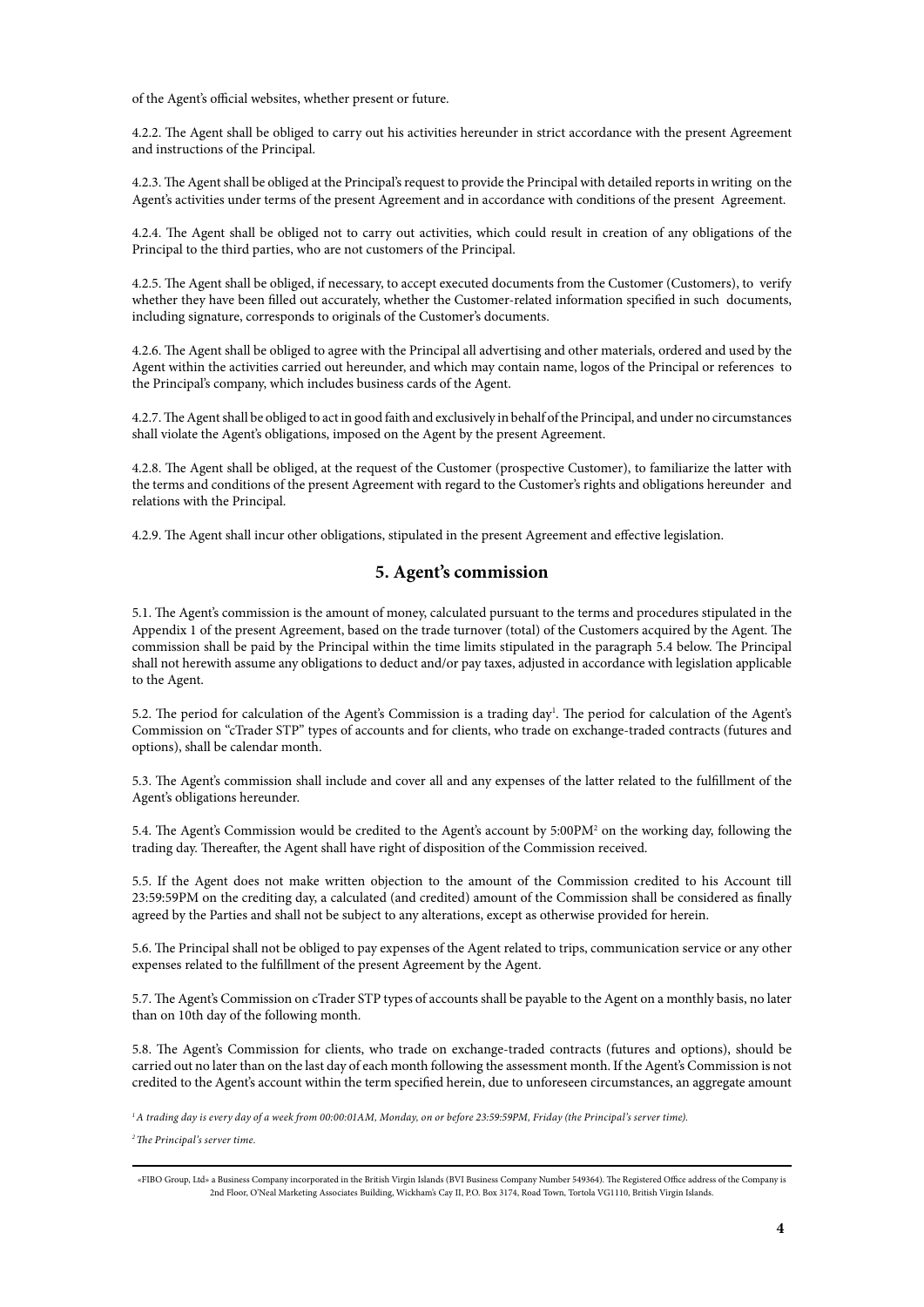of the Agent's Commission for whole period of delay shall be credited to the Agent's account on the first, available for crediting, working day.

### **6. Agent's report**

6.1. The Principal shall be entitled, if necessary, to request by the Agent report on the Agent's activities under terms of the present Agreement. The Principal may request the submission of Agent's report in any way, which the Principal would find convenient (letter, fax, email messages through the Internet etc.).

6.2. The Agent's report shall be completed in written and contain accurate and comprehensive information on the Agent's activities hereunder, being of interest to the Principal.

6.3. The Agent's report shall be submitted to the Principal no later than 10 (ten) calendar days after the request for the submission of it have been forwarded to the Agent. The Agent shall submit the report to the Principal in a way, specified by the Principal.

6.4. The Agent's report shall include required confirmative documents being of interest to the Principal and directly related to the relations hereunder.

6.5. If the Principal has any objections regarding the Agent's report, the Agent shall be informed hereof within 10 (ten) calendar days after receipt of the report, otherwise report shall be considered as accepted by the Principal.

#### **7. Force majeure circumstances**

7.1. Neither Party shall bear responsibility to the other Party for delay, full or partial non-fulfillment of obligations hereunder, caused by the circumstances, occurred beyond the will of the Parties and which could not be foreseen and prevented (force majeure), including declared war, civil disturbances, epidemics, blockade, embargo, earthquakes, floods and other natural calamities, as well as issuance of legal enactments which make it impossible to fulfill obligations hereunder.

7.2. Certificate issued by a relevant competent authority shall be sufficient proof of force majeure circumstances and their duration.

7.3. The Party, which failed to fulfill its obligations hereunder due to the force majeure circumstances specified in paragraph 7.1. of the present Agreement, should confirm the failure to fulfill its obligations hereunder by providing the other Party with the certificate specified in paragraph 7.2. of the present Agreement in reasonable term but no later than 30 (thirty) calendar days after occurrence of the said circumstances.

7.4. If the force majeure circumstance continue to be in force over a period of 3 (three) consecutive months and show no signs of ending, the present Agreement may be terminated by each Party by submitting a notice to the other Party no later than 30 (thirty) calendar days before the expected termination of the Agreement.

#### **8. Confidentiality**

8.1. Terms and conditions of the present Agreement and additional agreements (minutes etc.) hereto shall be considered confidential and should not be disclosed.

8.2. The Parties hereby undertake to provide strict compliance with confidentiality of information, obtained by them or their employees due to the fulfillment of terms and conditions of the present Agreement and additional agreements hereto, which includes information on customers.

8.3. The confidential information may be disclosed only in cases stipulated by the effective legislation.

## **9. Applicable law and jurisdiction**

9.1. The present Agreement shall be governed and construed in accordance with legislation of British Virgin Islands. The Agent herewith shall not be entitled for any purposes to invoke any limitations, which aren't used in the legislation of British Virgin Islands.

<sup>«</sup>FIBO Group, Ltd» a Business Company incorporated in the British Virgin Islands (BVI Business Company Number 549364). The Registered Office address of the Company is 2nd Floor, O'Neal Marketing Associates Building, Wickham's Cay II, P.O. Box 3174, Road Town, Tortola VG1110, British Virgin Islands.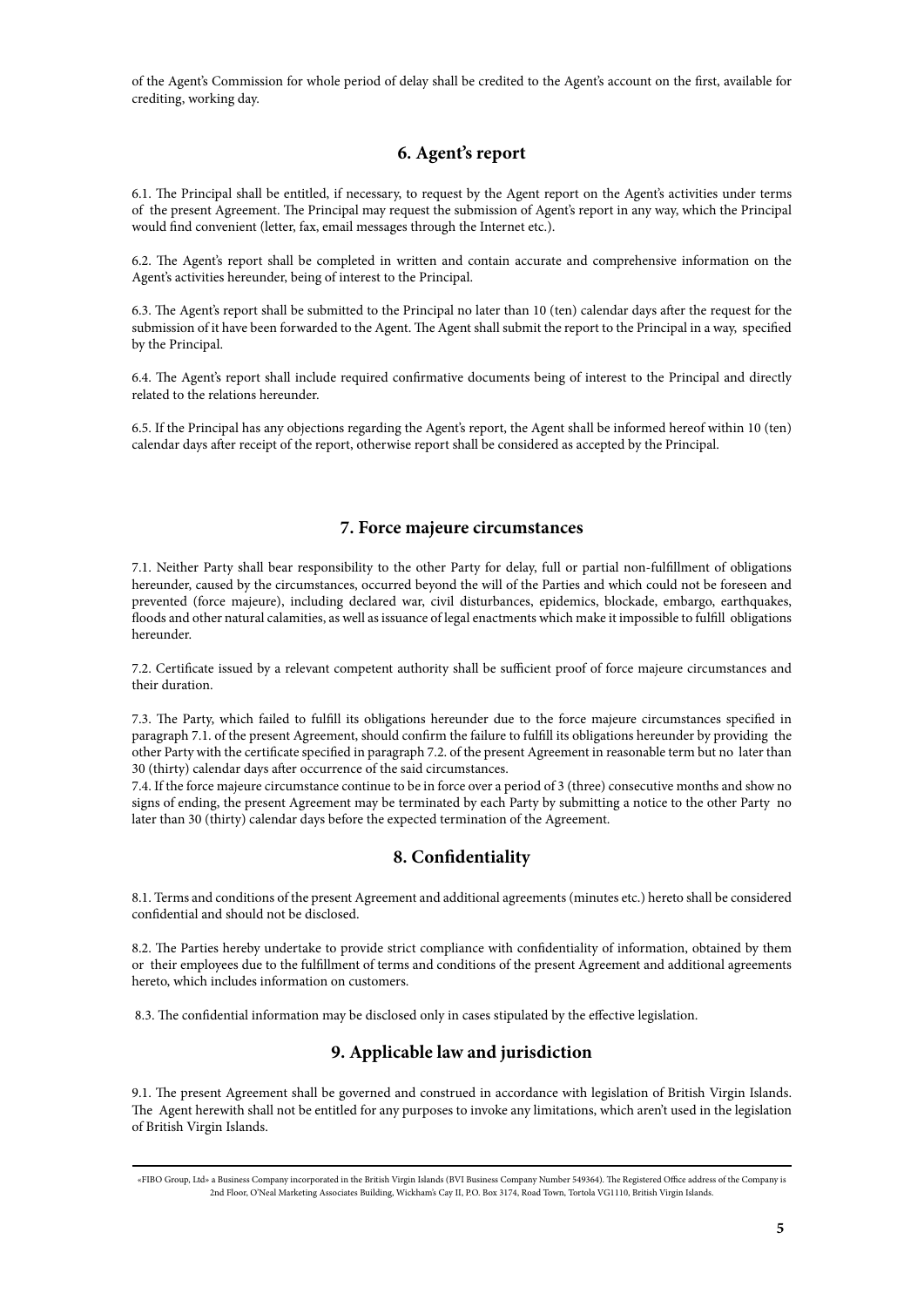9.2. Disputes arising by fulfillment of the present Agreement or by construction hereof shall be settled by the Parties via negotiations.

If an attempt at settlement of dispute via negotiations has failed, it shall be settled in the procedure provided for in paragraph 9.3 of the present Agreement.

9.3. Without prejudice to the regulations stipulated in the paragraph 9.2 of the present Agreement the dispute must be tried in competent court of British Virgin Islands or competent court of other jurisdiction determined exclusively by the Principal.

Without prejudice to the regulations stipulated in the paragraph 9.1 of the present Agreement the Principal reserves the right at any time and at the Principal's discretion to declare non-application of the legislation of British Virgin Islands to the present Agreement. In that case the Principal shall unilaterally and at the Principal's discretion determinate the applicable law.

#### **10. Alteration and termination of the Agreement**

10.1. The Principal shall reserve the right to make any amendments to this Agreement at any time and at its sole discretion.

10.2. The present Agreement may be terminated by each Party, if this Party notifies another Party 15 (fifteen) calendar days before expected date of termination of the Agreement.

10.3. The present Agreement may be terminated unilaterally at the instigation of the Principal if the Agent violates his obligations stipulated in the present Agreement. The Agreement shall be considered terminated upon the facts specified in the present paragraph, upon expiry of 24 (twenty four) hours of forwarding an e-mail with the notice of termination to the Agent's e-mail or to the Agent's Account. The fact if the notice is received and read by the Agent doesn't matter hereunder.

10.4. The present Agreement may be terminated unilaterally at the instigation of the Principal if the Agent fails to acquire not a single customer who opened an account with the Principal in a proper manner within 2 (two) consecutive months as well as if clients introduced by the Agent make no one trade for the period of at least three (3) consecutive months. If this occurs, this Agreement will subject to termination as set forth in Clause 10.3. herein.

10.5. From the time of termination of the present Agreement all rights of the Agent to obtain the Commission shall be lapsed, however the Agreement shall be valid with regard to obligations occurred before its termination, except of the cases stipulated in the paragraph 3.1.11 of the present Agreement.

### **11. Special provisions**

11.1. The Principal hereby expresses complete disinterest but does not object to such Agent's activities beyond the scope of the present Agreement as rendering additional services to the Principal's Customers, attracted by the Agent, provided that the Agent has agreed rendering of such services with the Principal and has received the respective Principal's endorsement. The above mentioned activities shall be performed by the Agent at the Agent's own risk, expense and responsibility and solely in the Agent's own name. All forms and conditions of such services agreements shall be independently developed by the Agent without any reference to the Principal. The income from the activities, specified in this paragraph, shall remain the income of the Agent. When rendering the services to the Principal's Customers the Agent shall be obliged to notify the Customer (Customers) of the fact that the services are rendered by the Agent and the Principal has nothing to do with the above mentioned activities of the Agent.

For the avoidance of any doubts: the Agent shall always and under any conditions act solely in the Agent's own name rather than in the name of the Principal. Entering into any relations in the name of the Principal shall be considered the most flagrant violation of the present Agreement which result in immediate termination hereof with no opportunity for the Agent to obtain any payments and compensations.

#### **12. Concluding provisions**

12.1. The Agent confirms herewith full awareness of the Principal's activity type, in respect of which the present Agreement is concluded, of legal aspects of Agreement and possible risks arising out in connection with this condition.

12.2. Information as well as any and all rights to any information, acquired by the Agent by fulfilling the present Agreement, shall be considered property of the Principal. The Agent shall not be entitled to use the above mentioned information (which includes information on the Customers) for the Agent's own purposes and in favour of any third

<sup>«</sup>FIBO Group, Ltd» a Business Company incorporated in the British Virgin Islands (BVI Business Company Number 549364). The Registered Office address of the Company is 2nd Floor, O'Neal Marketing Associates Building, Wickham's Cay II, P.O. Box 3174, Road Town, Tortola VG1110, British Virgin Islands.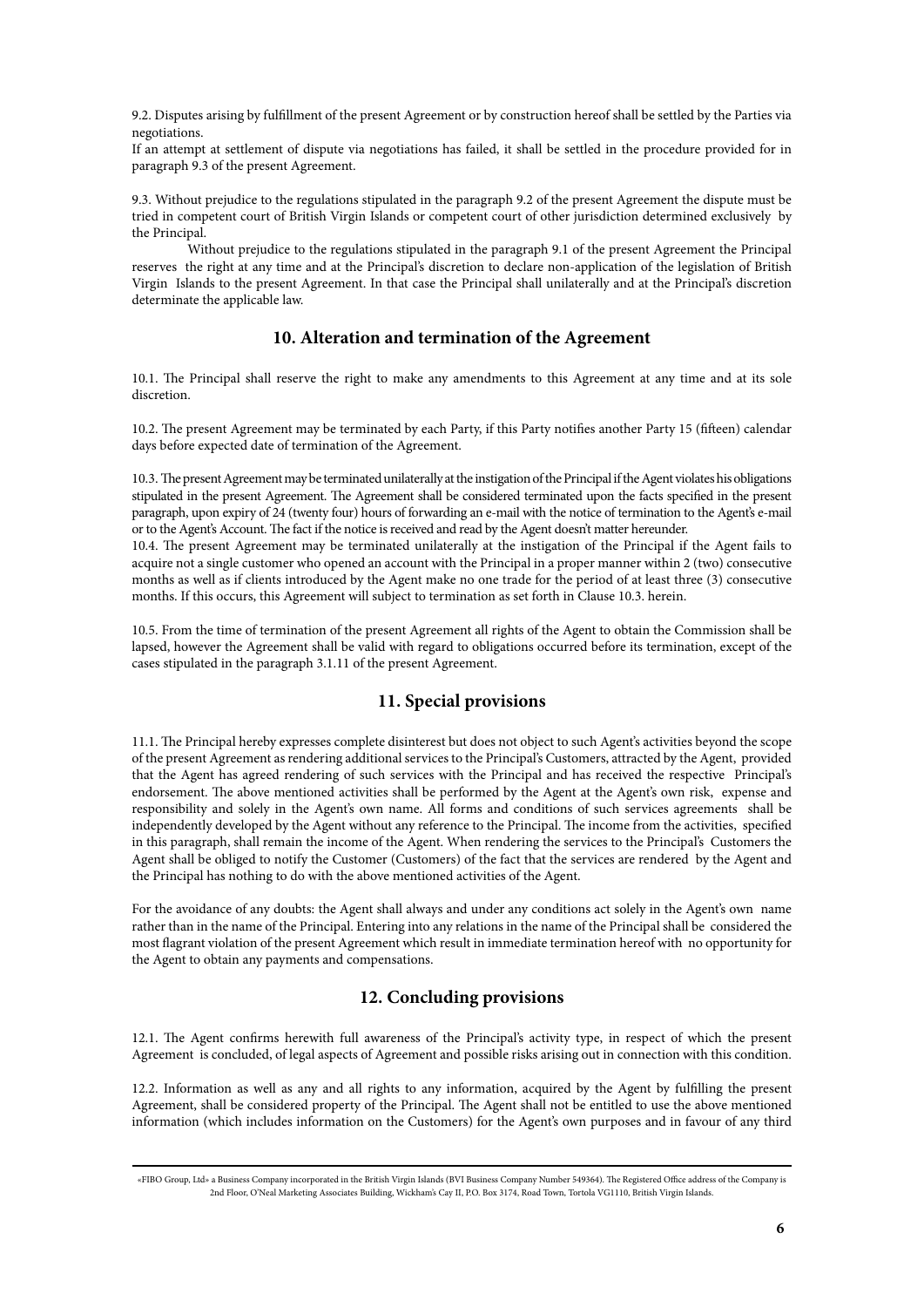parties without the Principal's permission.

12.3. The Parties agree hereby that any Principal's obligations contained in the discretionary rules of the effective legislation shall be directly excluded.

12.4. Risk of accidental loss of the Principal's property obtained by the Agent from the Principal, purchased by the Agent at the Principal's expense, obtained by the Agent otherwise for Fulfillment of terms and conditions of the present Agreement, shall be borne by the Agent.

12.5. The Principal under all circumstances shall not be considered a tax agent in respect of the Agent as it is stipulated in the paragraph 5.1 of the present Agreement.

12.6. From the time when the first Customer is acquired by the Agent the Principal shall form automated electronic database for Agent's activity recording (hereinafter referred to as the Agent's Account), which includes all necessary information for cooperation between the Parties and calculation of the Agent's commission.

12.6.1. The Parties have agreed, that when the Agent's Account is formed, all official correspondence between the Parties shall be performed in form of electronic document flow via relevant service of the Agent's Account, unless another written form directly required by this Agreement (simple written form).

12.6.2. Access to the Agent's Account shall be performed with login and password of the Agent. The Parties consider the security system of the Agent's Account conforming to all requirements of the safety regulations and strict identification, as well as the fact, that the Agent accepts all risks of using the Agent's Account. For purposes of safety improving the Agent shall be entitled at any time to change password for the access to the Agent's Account. The Agent accepts herewith full responsibility for the actions performed in the Agent's Account using Agent's login and password.

№

Customer name:

Customer's signature:

Date of signing:

Signed on behalf of the Company:

Name: Olga Gonchar

Position: Director

«FIBO Group, Ltd» a Business Company incorporated in the British Virgin Islands (BVI Business Company Number 549364). The Registered Office address of the Company is 2nd Floor, O'Neal Marketing Associates Building, Wickham's Cay II, P.O. Box 3174, Road Town, Tortola VG1110, British Virgin Islands.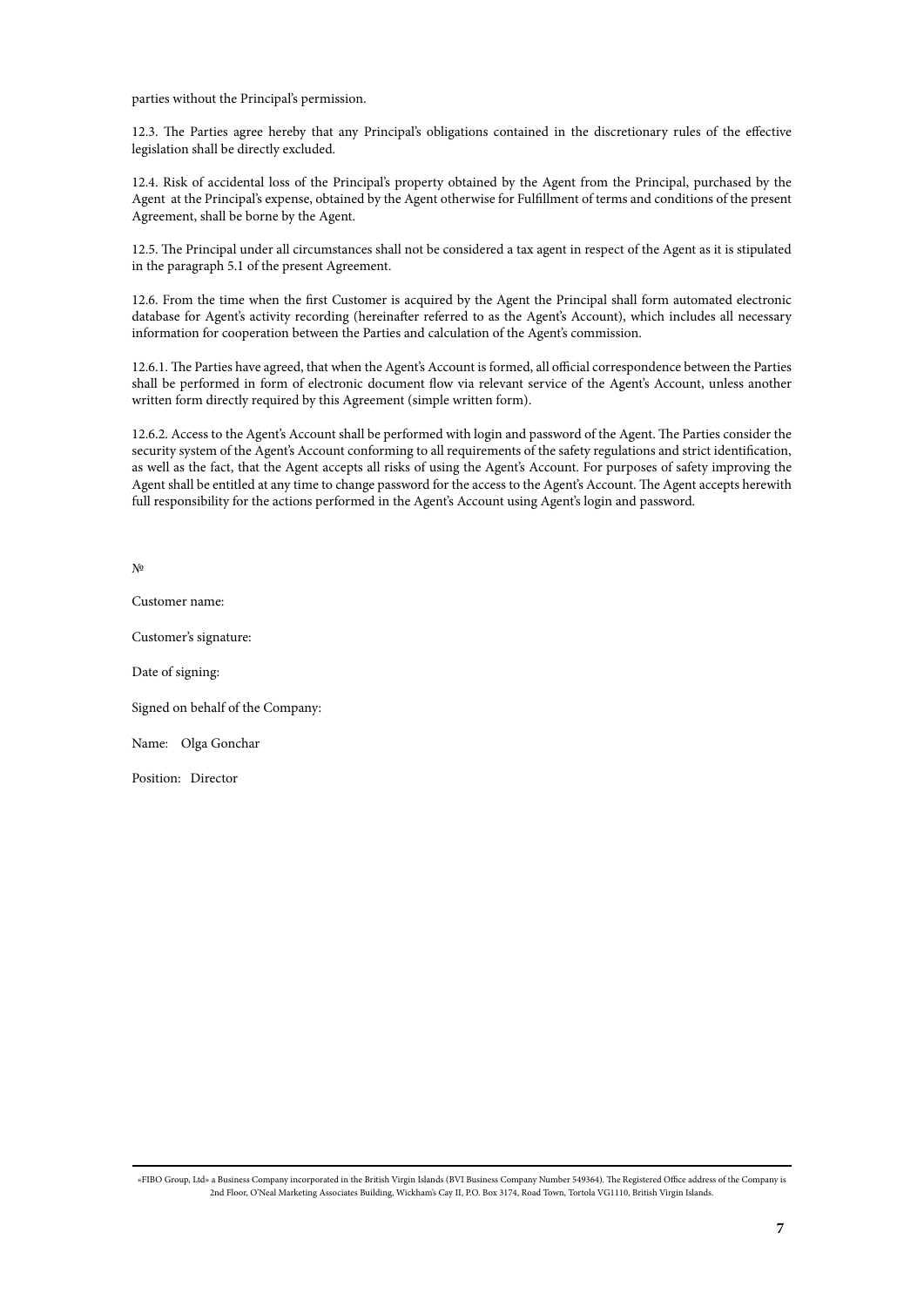

# **Appendix № 1 to the Agency Agreement №**

# **CALCULATION OF THE AGENT'S COMMISSION**

The present appendix shall without prejudice to the regulations stipulated in the paragraph 5 of the present Agreement determine the procedure and conditions of Commission's calculation and settlement, payable to the Agent for services rendered under terms and conditions of the present Agreement.

1.1. Amount of the Commission is determined depending on the real total trading volume of the Customers, acquired by the Agent within the calculation period stipulated in the paragraph 5.2. of the present Agreement.

1.2. The Commission is calculated and payable to the Agent in US Dollars. Settlement of the Commission shall be performed by crediting hereof to the account of the Agent, which is opened with the Principal in due time stipulated in the paragraph 5.4., 5.7., 5.8 of the present Agreement.

1.3. The Principal offers following Commission's calculation schemes to the Agent, which can be chosen by the Agent

1.3.1. Partnership program «IB Point»:

| Time from the moment of completion of the first order within the<br>group of the attracted clients   |                                                                      | $\leq$ 3 months | $>$ 3 months |          |          |           |  |
|------------------------------------------------------------------------------------------------------|----------------------------------------------------------------------|-----------------|--------------|----------|----------|-----------|--|
| Threshold amount of the total trade turnover of funds on the<br>accounts*of attracted clients (lots) |                                                                      | any             | 300          | $2000**$ | $5000**$ | $>5000**$ |  |
| Agent's<br>Commission<br>per $1$ lot <sup>***</sup>                                                  | on MT4 Fixed, pip                                                    |                 | 0.6          | 0.8      |          | 1,2       |  |
|                                                                                                      | on MT4 Floating, as a percentage of spread                           | 30%             | 26%          | 28%      | 30%      | 32%       |  |
|                                                                                                      | on MT4 NDD, as a percentage of commission<br>charged to the clients. | 25%             | 15%          | 20%      | 25%      | 30%       |  |

*\* total trade turnover is based on the following factors:*

 *1 lot MT4 Fixed = 1 lot of total trade turnover;*

 *1 lot MT4 Floating = 1 lot of total trade turnover;*

 *1 lot MT4 NDD = 0.2 lots of total trade turnover.*

*\*\* Agency commission ratios in appropriate column apply only to the trading volume that exceeds the previous threshold of the total trade turnover.*

*\*\*\* 1 lot - complete (closed) transaction of 100 000 units of base currency.*

Trade turnover on СFD (Contracts for difference) and on cTrader STP is not included in total trade turnover. Agent's commission shall amount to 3 US Dollars for 1 lot on CFD (Contracts for difference) and on cTrader STP agent's commission shall amount to 15% of the commission charged to the customers.

I chose this Commission's calculation scheme

<sup>«</sup>FIBO Group, Ltd» a Business Company incorporated in the British Virgin Islands (BVI Business Company Number 549364). The Registered Office address of the Company is 2nd Floor, O'Neal Marketing Associates Building, Wickham's Cay II, P.O. Box 3174, Road Town, Tortola VG1110, British Virgin Islands.